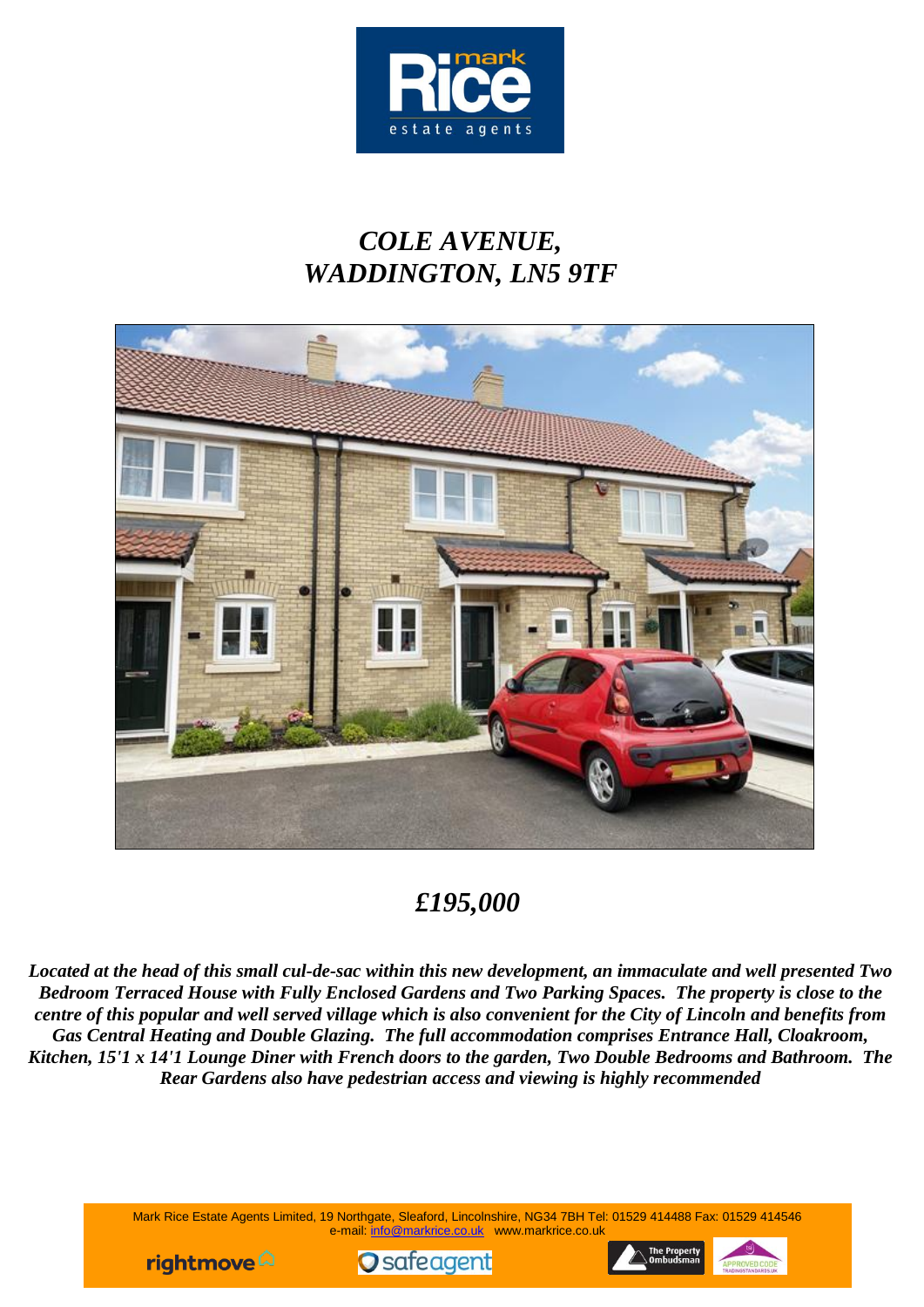### *Directions:*

*Travelling South from Lincoln on the A607, at Bracebridge Heath turn right at the traffic lights into Grantham Road and proceed towards Waddington. Continue over the next set of traffic lights and take the second turning on the left into Cole Avenue. The property is located on the left hand side.*

*\_\_\_\_\_\_\_\_\_\_\_\_\_\_\_\_\_*

*Entrance door provides access to the Hall having radiator,*

#### *Cloakroom:*

*Having low level w.c, pedestal hand washbasin with mixer tap, radiator and tiled splashbacks.*

### *Kitchen: 3.05m (10'0") x 1.90m (6'3")*

*Having range of wall and base units, worktop, tiled splashbacks, built-in oven, inset gas hob, cooker hood, inset sink with monobloc tap, integrated fridge freezer, integrated dishwasher, Kick Space heater, plumbing for washing machine and tiled floor.*

*Lounge Diner: 4.57m (15'0") x 4.29m (14'1") max Being 'L' shaped and having French doors to the garden, understairs cupboard and two radiators.*

*Stairs from the hall provide access to the First Floor Landing having loft access and radiator.*

*Bedroom 1: 4.27m (14'0") x 2.79m (9'2") Having radiator.*

*Bedroom 2: 4.29m (14'1") x 2.84m (9'4") Having radiator and built-in cupboard.*

### *Bathroom:*

*Having pedestal hand washbasin with mixer tap, low level w.c, bath with mixer tap and mains fed shower over, chrome towel radiator, tiled splashbacks and shaver point.*

#### *Outside:*

*There are Two Parking Spaces to the front of the property and the Rear Garden is laid to lawn and a cold water tap and light are fitted. There is pedestrian access to the rear.*



 *Cloakroom*



 *Kitchen*



*Lounge Diner*



 *Bedroom 1*







*Bedroom 2* **Bathroom Bathroom Rear Garden**